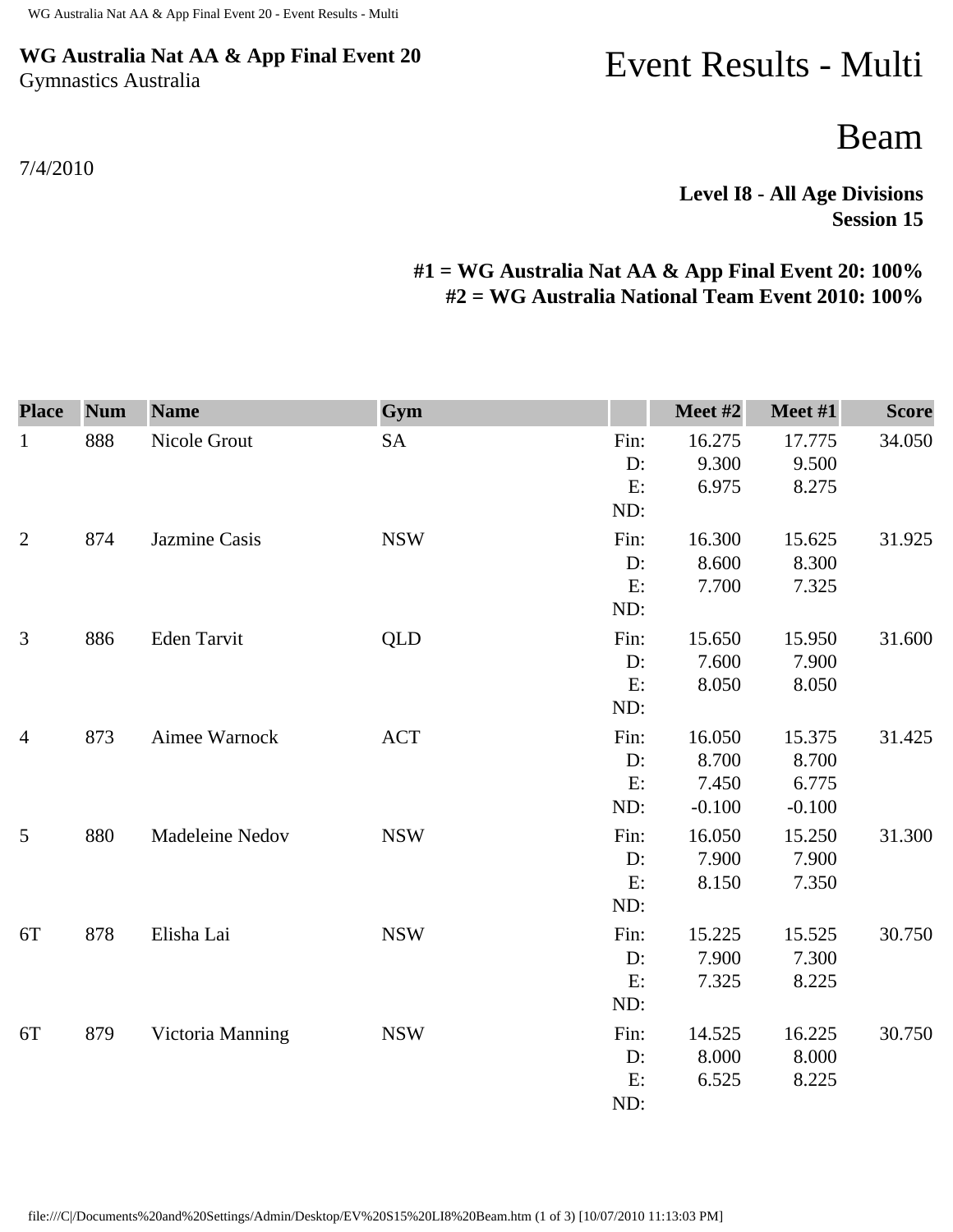WG Australia Nat AA & App Final Event 20 - Event Results - Multi

| $8\,$ | 896 | Franceska Fusha        | <b>WA</b>  | Fin:<br>D:<br>E:<br>ND:    | 15.600<br>6.400<br>9.200             | 14.875<br>6.400<br>8.475             | 30.475 |
|-------|-----|------------------------|------------|----------------------------|--------------------------------------|--------------------------------------|--------|
| 9     | 885 | Tamika Jones           | QLD        | Fin:<br>D:<br>E:<br>ND:    | 14.950<br>7.300<br>7.650             | 14.575<br>7.000<br>7.575             | 29.525 |
| 10    | 897 | Sophie Ward            | <b>WA</b>  | Fin:<br>$D$ :<br>E:<br>ND: | 14.575<br>6.000<br>8.575             | 14.500<br>6.000<br>8.500             | 29.075 |
| 11    | 875 | Gillian Chan           | <b>NSW</b> | Fin:<br>$D$ :<br>E:<br>ND: | 14.625<br>7.900<br>6.725             | 14.025<br>7.000<br>7.025             | 28.650 |
| 12    | 895 | Kiara Munteanu         | <b>VIC</b> | Fin:<br>$D$ :<br>E:<br>ND: | 14.600<br>6.500<br>8.100             | 13.950<br>6.500<br>7.450             | 28.550 |
| 13    | 882 | Desnee Richter         | <b>NSW</b> | Fin:<br>D:<br>E:<br>ND:    | 14.400<br>5.900<br>8.500             | 14.075<br>5.900<br>8.175             | 28.475 |
| 14    | 883 | Abbie Benstead         | <b>QLD</b> | Fin:<br>D:<br>E:<br>ND:    | 13.300<br>7.000<br>6.400<br>$-0.100$ | 14.525<br>7.300<br>7.225             | 27.825 |
| 15    | 894 | Ciara Marasea          | <b>VIC</b> | Fin:<br>D:<br>E:<br>ND:    | 12.875<br>6.600<br>6.375<br>$-0.100$ | 14.425<br>7.000<br>7.525<br>$-0.100$ | 27.300 |
| 16    | 881 | <b>Tiahn Pesterey</b>  | <b>NSW</b> | Fin:<br>$D$ :<br>E:<br>ND: | 11.950<br>8.200<br>3.850<br>$-0.100$ | 15.225<br>8.800<br>6.525<br>$-0.100$ | 27.175 |
| 17    | 884 | <b>Emily Conran</b>    | QLD        | Fin:<br>D:<br>E:<br>ND:    | 11.975<br>5.700<br>6.375<br>$-0.100$ | 14.400<br>6.100<br>8.400<br>$-0.100$ | 26.375 |
| 18    | 872 | <b>Katelyn Andrews</b> | <b>ACT</b> | Fin:<br>D:<br>E:<br>ND:    | 12.275<br>5.900<br>6.375             | 13.250<br>5.900<br>7.350             | 25.525 |